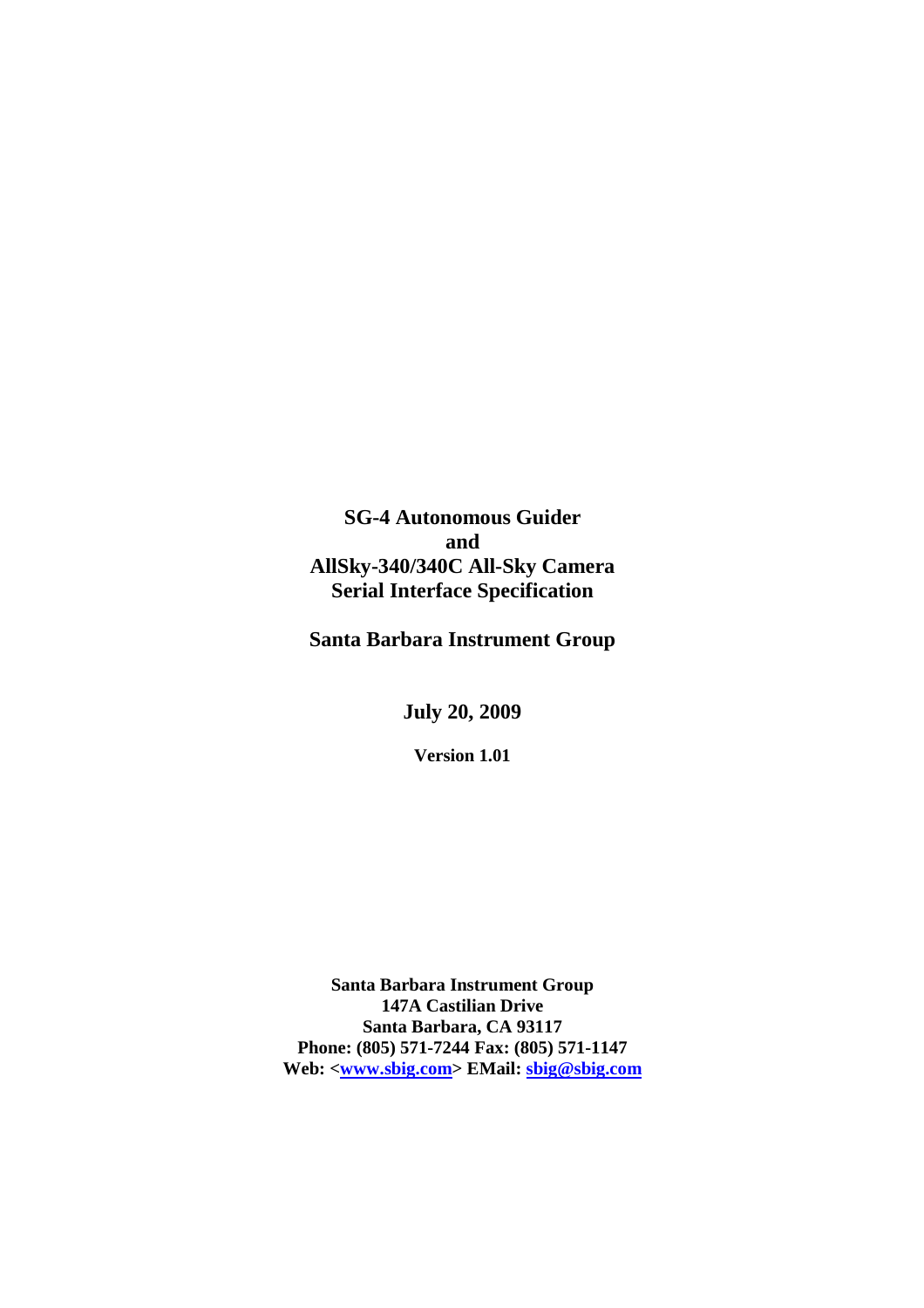| <b>Table of Contents</b> |  |
|--------------------------|--|
|                          |  |
|                          |  |
|                          |  |
|                          |  |
|                          |  |
|                          |  |
|                          |  |
|                          |  |
|                          |  |
|                          |  |
|                          |  |
|                          |  |
|                          |  |
|                          |  |
|                          |  |
|                          |  |
|                          |  |
|                          |  |
|                          |  |
|                          |  |
|                          |  |
|                          |  |
|                          |  |
|                          |  |
|                          |  |
|                          |  |
|                          |  |
|                          |  |
|                          |  |
|                          |  |
|                          |  |
|                          |  |
|                          |  |
|                          |  |
|                          |  |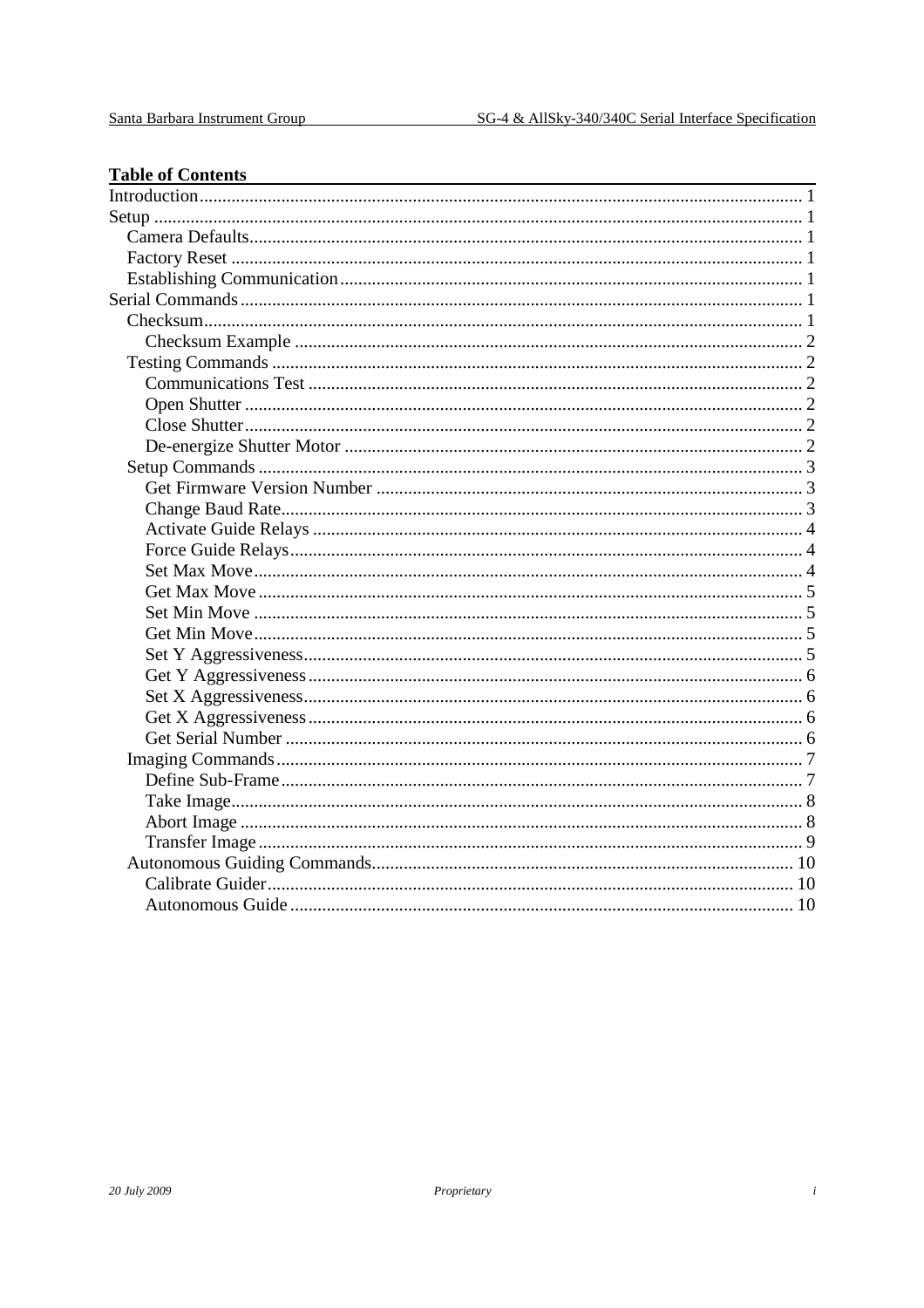# **Introduction**

The All-Sky Camera and Autonomous Guider Serial Interface is a simple command/response interface using a mix of standard ASCII commands and some binary data. The use of standard ASCII commands facilitates testing of the simpler commands and provides better program readability, while the binary data simplifies programming the more complex commands.

# **Setup**

### **Camera Defaults**

On initial power-up of a new camera, the camera serial port defaults to 9600 baud, no parity, 8 data bits, and 1 stop bit.

### **Factory Reset**

Through use, the power-up baud rate can be changed to allow use in fixed baud rate systems. It may be necessary to reset the power-up baud rate back to 9600 baud. To do this, first turn off the camera. Depress the push-button and hold it in while turning on the camera. Leave the push-button depressed for at least 2 seconds. This will reset the power-up baud rate back to 9600 baud.

### **Establishing Communication**

When it is known what baud rate the camera is currently set to it is a simple matter of establishing communication. However, when the camera's baud rate is unknown it can be a little harder. Fortunately there are only 6 different baud rates that the camera could possibly be set to. I've found that it is a simple matter to cycle through all the baud rates until one is found that works.

This is not difficult and can be quite quick. I've found that a serial port timeout of 100ms is more than sufficient to get a response from the camera when the correct baud rate is selected. This means that all 6 baud rates can be tested in less than one second.

So, to initially establish communication with a camera, start with 9600 baud and use the *Communications Test* command. If no response is received within 100ms, change to the next baud rate and repeat. When the proper response is received, the camera baud rate has been found!

# **Serial Commands**

Commands given here are broken down into three categories: Testing, Setup, Imaging, and Autonomous Guiding. Case does matter for all commands. While all the current commands are upper case, lower case commands may be added in the future.

### **Checksum**

All commands must be followed by a checksum value.

Prior to every serial command, the checksum value should be cleared to 0.

During the serial transfer, each byte transferred should be inverted and then exclusive ored to the current checksum value. The most significant bit of the checksum should always be cleared.

When the command is sent, send the checksum value to the camera.

Prior to any command related response, the camera will send the checksum value it computed back to the controller. If the camera matched the received and computed checksum, it will execute the command. If the values do not match, no further action will be taken.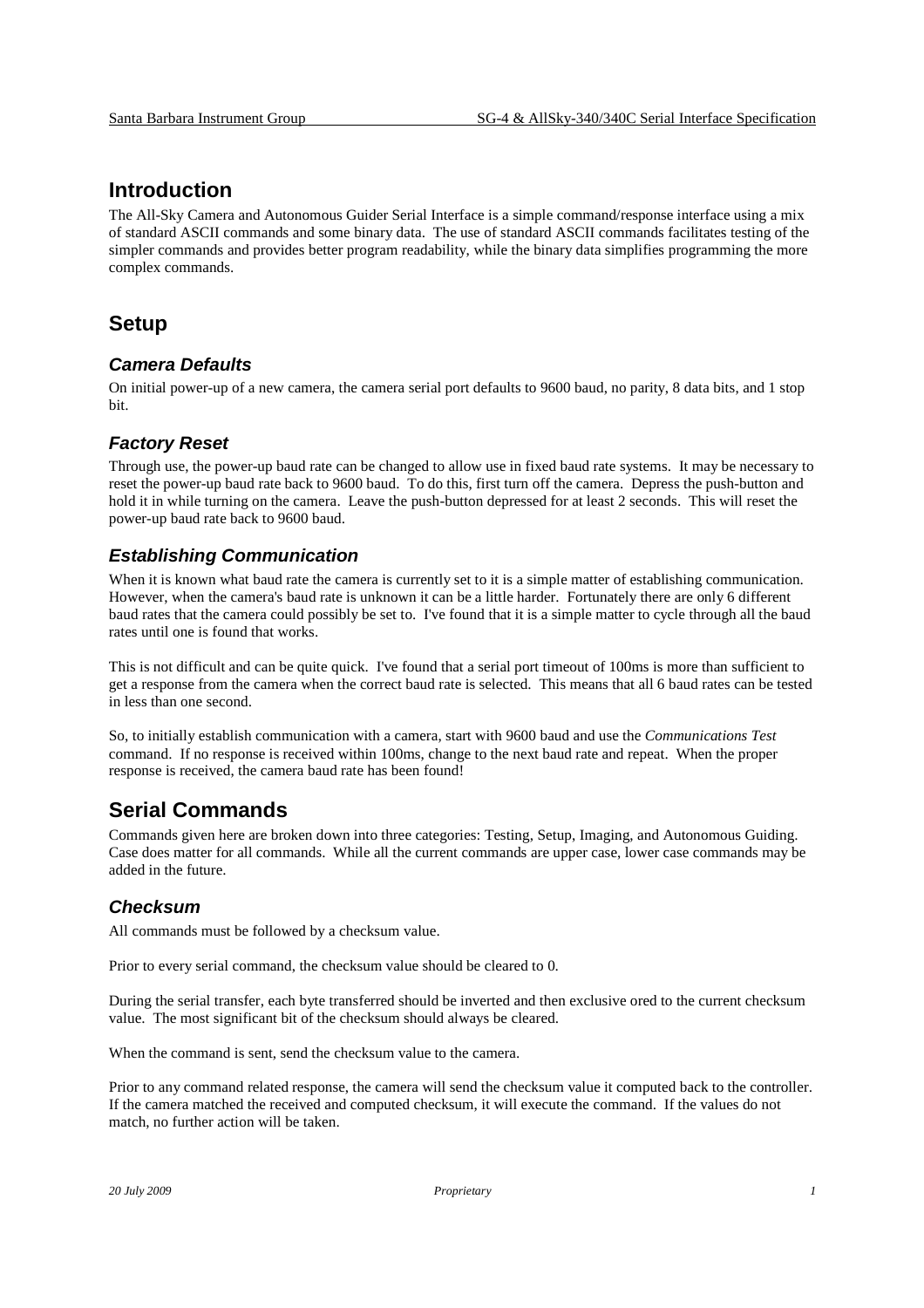#### **Checksum Example**

*Single Byte Command*  Command: " $E$ " = 45h Inverse of  $45h = BAh$  $Checksum = 3Ah =$ ":"

Successful Transaction: Sent: "E:" Received: ":O"

Failed Transaction due to bit error during "E" transfer: Sent: "E:" Received: ">"

Failed Transaction due to bit error during checksum transfer: Sent: "E:" Received: ":"

*Multi Byte Command*  Command: " $B6$ " = 42h, 36h Inverse of  $42h = BDh$ Checksum = 3Dh Inverse of  $36h = C9h$  $3Dh$  xor  $C9h = F4h$ Checksum  $= 74h = 't'$ 

Successful Transaction: Send: "B6t" Received: "t", then "S" at new baud rate

### **Testing Commands**

#### **Communications Test**

Command: "E"<br>Response: "O" Response: Description: This command is used as a basic test of communication. Nothing is done in the camera other than sending the response.

#### **Open Shutter**

Command: "O" Response: *none*  Description: This command will energize the shutter motor and move the shutter to the open position. The motor will remain energized to facilitate shutter alignment.

### **Close Shutter**

| Command:     |                                                                                               |  |
|--------------|-----------------------------------------------------------------------------------------------|--|
| Response:    | none                                                                                          |  |
| Description: | This command will energize the shutter motor and move the shutter to the closed position. The |  |
|              | motor will remain energized to facilitate shutter alignment.                                  |  |

#### **De-energize Shutter Motor**

| Command:     |                                                                                 |  |
|--------------|---------------------------------------------------------------------------------|--|
| Response:    | none                                                                            |  |
| Description: | This command will de-energize the shutter motor. The shutter will not be moved. |  |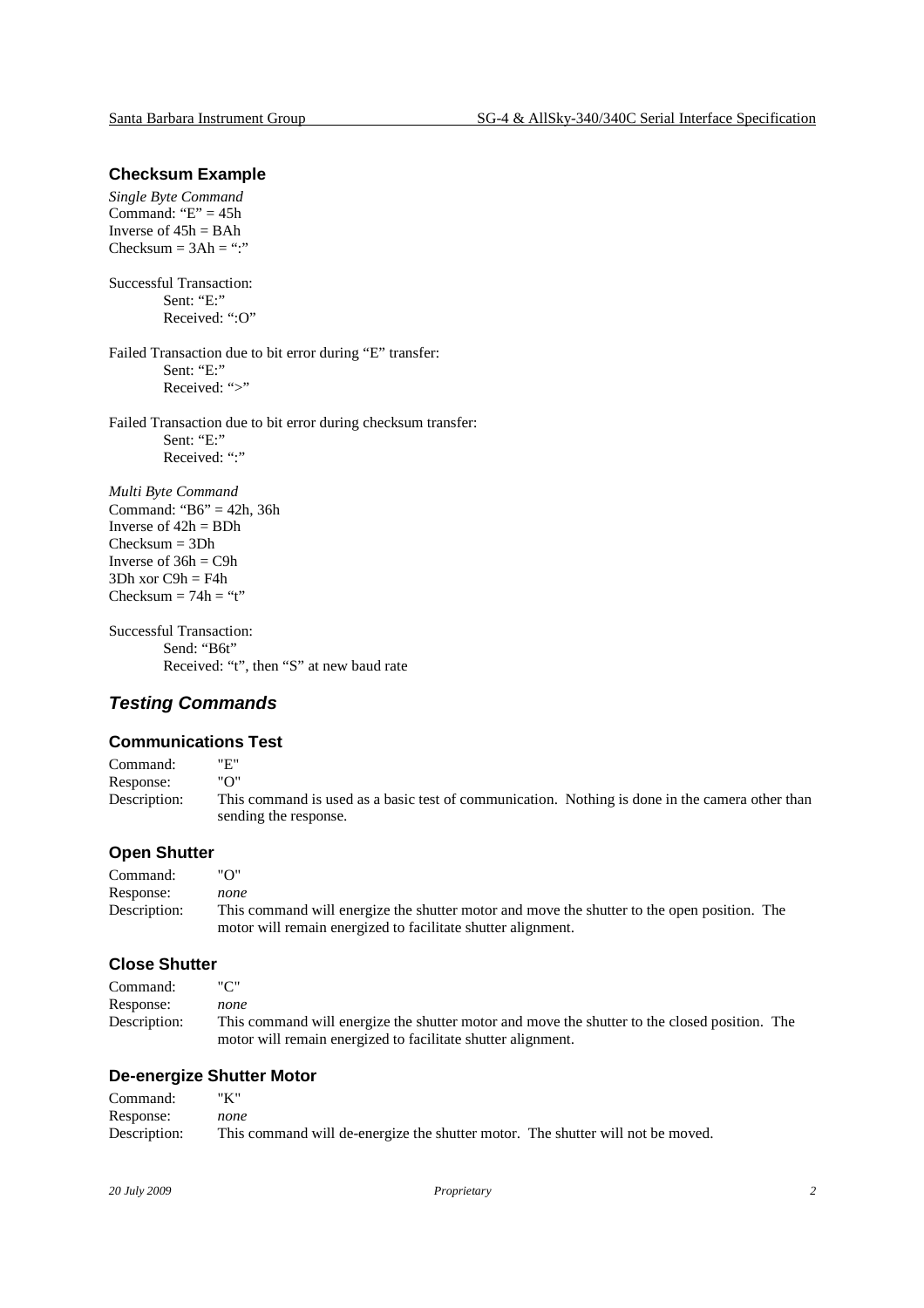### **Setup Commands**

### **Get Firmware Version Number**

| Command:     | "V"                                                                                     |
|--------------|-----------------------------------------------------------------------------------------|
| Response:    | 2 bytes                                                                                 |
|              | Byte $1$ – Version Number Upper Byte                                                    |
|              | Byte 2 – Version Number Lower Byte                                                      |
| Description: | This command gets the current Version Number of the firmware running in the camera. The |
|              | Version Number is a 2-byte integer and is parsed as follows:                            |
|              | D15: $0 =$ Released version, $1 =$ "Test" version                                       |
|              | $D14-D8 = Major version number$                                                         |
|              | $D7-D0 =$ Minor version number                                                          |
|              |                                                                                         |

 So, a returned value of 0x0110 represents a version number of V1.16. A returned value of 0x820f represents a version number of T2.15.

### **Change Baud Rate**

| Command:     | "B0", "B1", "B2", "B3", "B4", "B5", "B6"                                                                                                                                                                                                                                |
|--------------|-------------------------------------------------------------------------------------------------------------------------------------------------------------------------------------------------------------------------------------------------------------------------|
| Response:    | multiple                                                                                                                                                                                                                                                                |
| Description: | This command is used to change the baud rate. Depending on which command is sent, the baud<br>rate will change to:<br>$B0 = 9600$ baud<br>$B1 = 19200$ baud<br>$B2 = 38400$ baud<br>$B3 = 57600$ baud<br>$B4 = 115200$ baud<br>$B5 = 230400$ baud<br>$B6 = 460800$ baud |
|              |                                                                                                                                                                                                                                                                         |

 Upon receipt of one of the above commands, the camera will immediately change its baud rate and send a response *at the new baud rate.* The response will be an "S". After receipt of the "S" response, the computer must send the characters (in exactly this case), "Test". If the transmission is successful and the camera receives this text, it will reply with "TestOk". Finally the computer must reply with "k".

 If this process is either not followed, or one of the transmissions fails, the camera will revert back to its previous baud rate setting and will resume waiting for a command. If the process is successful, the camera will retain the new baud rate and store it into non-volatile storage. This new baud rate will then be in use until it is explicitly changed again.

 If communication is lost and cannot be recovered at the current baud rate, the camera can be reset to the default 9600 baud. See the section above labeled *Factory Reset*.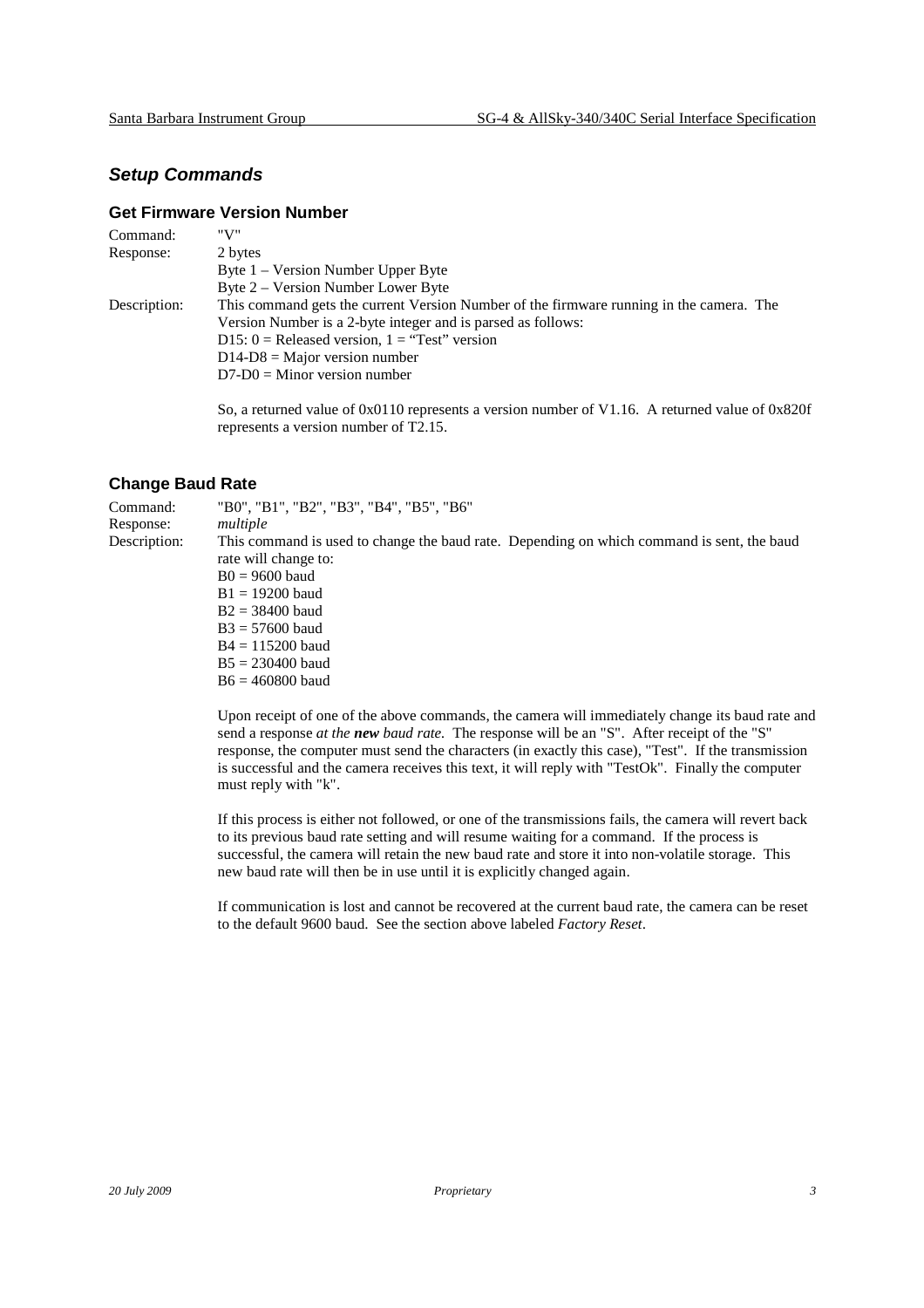### **Activate Guide Relays**

#### Command:  $"G" + 3 bytes$

|         | Byte 1 - Relay Bit Map: |       |       |       |       |       |       |
|---------|-------------------------|-------|-------|-------|-------|-------|-------|
| Bit $7$ | Bit 6                   | Bit 5 | Bit 4 | Bit 3 | Bit 2 | Bit 1 | Bit 0 |
|         |                         |       |       |       |       | A.    |       |

Byte 2 - Relay Activation Time:

| Bit 7 | Bit 6 | $\therefore$ I Bit 5 | $\overline{B}$ Bit 4 | Bit 3                                              | Bit 2 Bit 1 | Bit 0 |
|-------|-------|----------------------|----------------------|----------------------------------------------------|-------------|-------|
|       |       |                      |                      | Relay Activation Time in milliseconds (upper byte) |             |       |

Byte 3 - Relay Activation Time:

| --    |       |       |                                                    |       |       |       |
|-------|-------|-------|----------------------------------------------------|-------|-------|-------|
| Bit 7 | Bit 6 | Bit 4 | Bit 3                                              | Bit 2 | Bit : | Rit 0 |
|       |       |       | Relay Activation Time in milliseconds (lower byte) |       |       |       |

Response: "K"

Description: This command will activate the selected relays for the specified time. When the relay activation is complete, the response will be sent.

### **Force Guide Relays**

Command:

| "g" + 1 byte |                         |       |       |       |       |       |       |
|--------------|-------------------------|-------|-------|-------|-------|-------|-------|
|              | Byte 1 - Relay Bit Map: |       |       |       |       |       |       |
| Bit 7        | Bit 6                   | Bit 5 | Bit 4 | Bit 3 | Bit 2 | Bit 1 | Bit 0 |
|              |                         |       |       |       |       |       |       |

Response: *none* 

Description: This command will activate or deactivate the selected relays until explicitly disabled with another "g" or "G" command.

### **Set Max Move**

Command:  $\mathbb{M}^n + 2 \mathbb{N}$ 

| " $M$ " + 2 bytes         |  |
|---------------------------|--|
| $R_{V}$ ta 1 May Maya Tim |  |

|       | Byte $1 - Max Move Time$ : |                                            |       |       |       |       |       |
|-------|----------------------------|--------------------------------------------|-------|-------|-------|-------|-------|
| Bit 7 | Bit 6                      | Bit 5                                      | Bit 4 | Bit 3 | Bit 2 | Bit 1 | Bit 0 |
|       |                            | Max Move Time in milliseconds (upper byte) |       |       |       |       |       |

| Byte 2 – Max Move Time: |
|-------------------------|
|-------------------------|

| $\mathbf{v}$ vice $\mathbf{v}$<br>$1000 \times 1000$ |       |       |       |       |       |            |       |  |  |  |  |
|------------------------------------------------------|-------|-------|-------|-------|-------|------------|-------|--|--|--|--|
| Bit <sup>-</sup>                                     | Bit 6 | Bit 5 | Bit 4 | Bit 3 | Bit 2 | <b>Bit</b> | Bit 0 |  |  |  |  |
| Max Move Time in milliseconds (lower byte)           |       |       |       |       |       |            |       |  |  |  |  |

Response: "K"

Description: This command sets the maximum move time used during the autonomous guiding operation.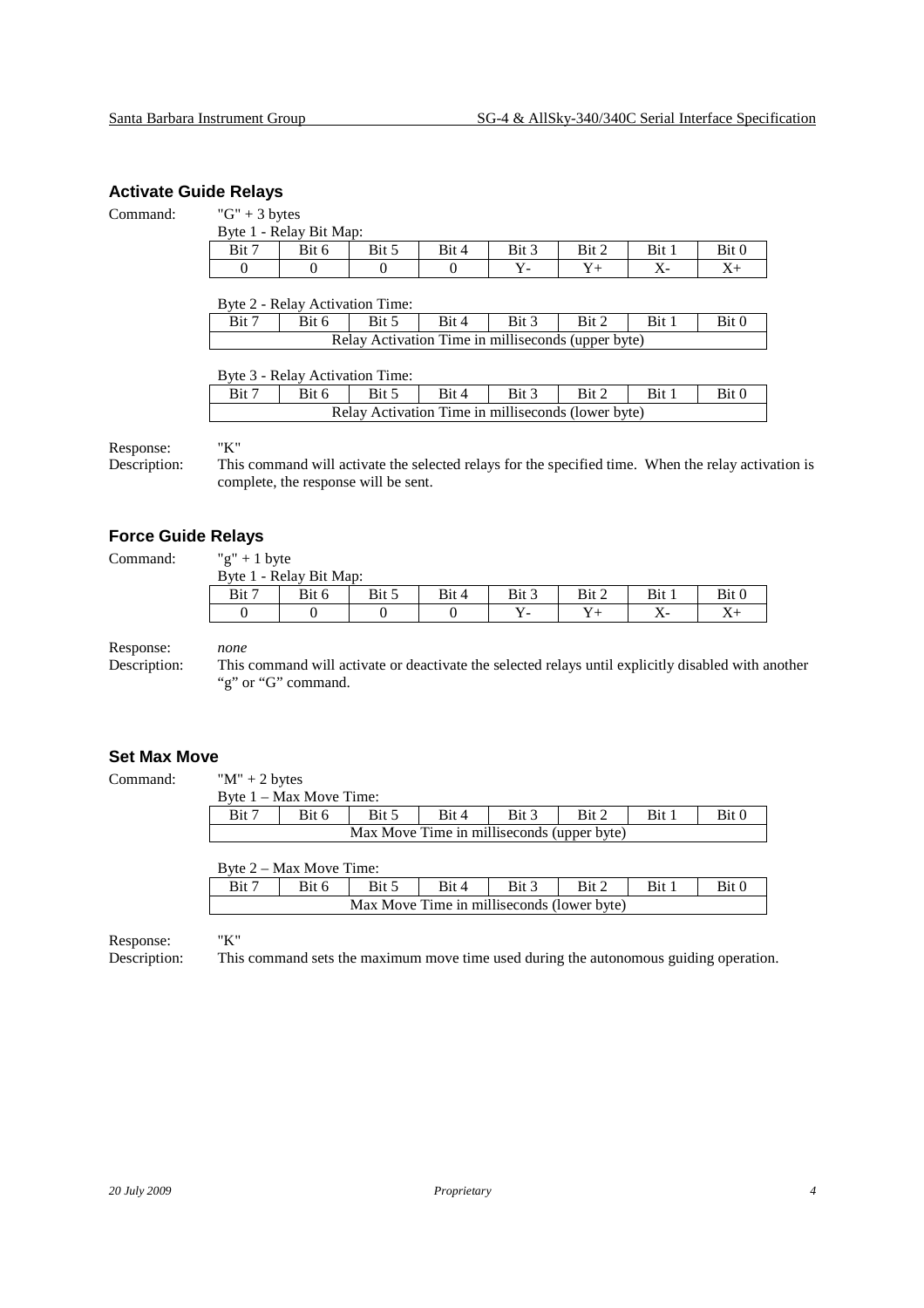#### **Get Max Move**

Command: "m" Response: 2 bytes

| Z UVICS                                                              |  |  |  |  |  |  |  |  |  |  |  |
|----------------------------------------------------------------------|--|--|--|--|--|--|--|--|--|--|--|
| Byte 1 – Max Move Time:                                              |  |  |  |  |  |  |  |  |  |  |  |
| Bit 2<br>Bit 3<br>Bit 7<br>Bit 0<br>Bit 4<br>Bit 1<br>Bit 5<br>Bit 6 |  |  |  |  |  |  |  |  |  |  |  |
| Max Move Time in milliseconds (upper byte)                           |  |  |  |  |  |  |  |  |  |  |  |

| Byte 2 – Max Move Time:                                              |  |  |  |  |  |  |  |  |  |  |
|----------------------------------------------------------------------|--|--|--|--|--|--|--|--|--|--|
| Bit 7<br>Bit 3<br>Bit 5<br>Bit 2<br>Bit 6<br>Bit 4<br>Bit 1<br>Bit 0 |  |  |  |  |  |  |  |  |  |  |
| Max Move Time in milliseconds (lower byte)                           |  |  |  |  |  |  |  |  |  |  |

Description: This command gets the maximum move time used during the autonomous guiding operation.

#### **Set Min Move**

Command: "N" + 2 bytes

| Bit 7                                      | Bit 6 | Bit 5 | Bit 4 | Bit 3 | Bit 2 | Bit 1 | Bit 0 |  |  |
|--------------------------------------------|-------|-------|-------|-------|-------|-------|-------|--|--|
| Min Move Time in milliseconds (upper byte) |       |       |       |       |       |       |       |  |  |

| Byte $2 - Min$ Move Time:                                            |  |  |  |  |  |  |  |  |  |  |
|----------------------------------------------------------------------|--|--|--|--|--|--|--|--|--|--|
| Bit 7<br>Bit 5<br>Bit 2<br>Bit 3<br>Bit 1<br>Bit 0<br>Bit 4<br>Bit 6 |  |  |  |  |  |  |  |  |  |  |
| Min Move Time in milliseconds (lower byte)                           |  |  |  |  |  |  |  |  |  |  |

# Response: "K"

Description: This command sets the minimum move time used during the autonomous guiding operation.

#### **Get Min Move**

Command: "n" Response:

| 2 bytes<br>Byte $1 - Min$ Move Time: |                                            |       |       |       |       |       |       |  |  |  |  |
|--------------------------------------|--------------------------------------------|-------|-------|-------|-------|-------|-------|--|--|--|--|
| Bit 7                                | Bit 6                                      | Bit 5 | Bit 4 | Bit 3 | Bit 2 | Bit 1 | Bit 0 |  |  |  |  |
|                                      | Min Move Time in milliseconds (upper byte) |       |       |       |       |       |       |  |  |  |  |

| $\mathbf{D}$ y to $\mathbf{L}$<br>$\cdots$ |       |       |       |       |       |     |       |  |  |  |  |
|--------------------------------------------|-------|-------|-------|-------|-------|-----|-------|--|--|--|--|
| Bit <sup>-</sup>                           | Bit 6 | Bit 5 | Bit 4 | Bit 3 | Bit 2 | Bit | Bit 0 |  |  |  |  |
| Min Move Time in milliseconds (lower byte) |       |       |       |       |       |     |       |  |  |  |  |

Description: This command gets the minimum move time used during the autonomous guiding operation.

### **Set Y Aggressiveness**

Command:  $"Y" + 1$  byte

|                                                                  | $1 \cdot 10$<br>Byte 1 – Y Aggressiveness: |  |  |  |  |  |  |  |  |  |
|------------------------------------------------------------------|--------------------------------------------|--|--|--|--|--|--|--|--|--|
| Bit 3<br><b>Bit</b><br>Bit 7<br>Bit C<br>Bit 5<br>Bit 6<br>Bit 2 |                                            |  |  |  |  |  |  |  |  |  |
|                                                                  | Aggressiveness % = Value/255 $*100$        |  |  |  |  |  |  |  |  |  |

Response: "K"

Description: This command sets the Y Aggressiveness used during the autonomous guiding operation.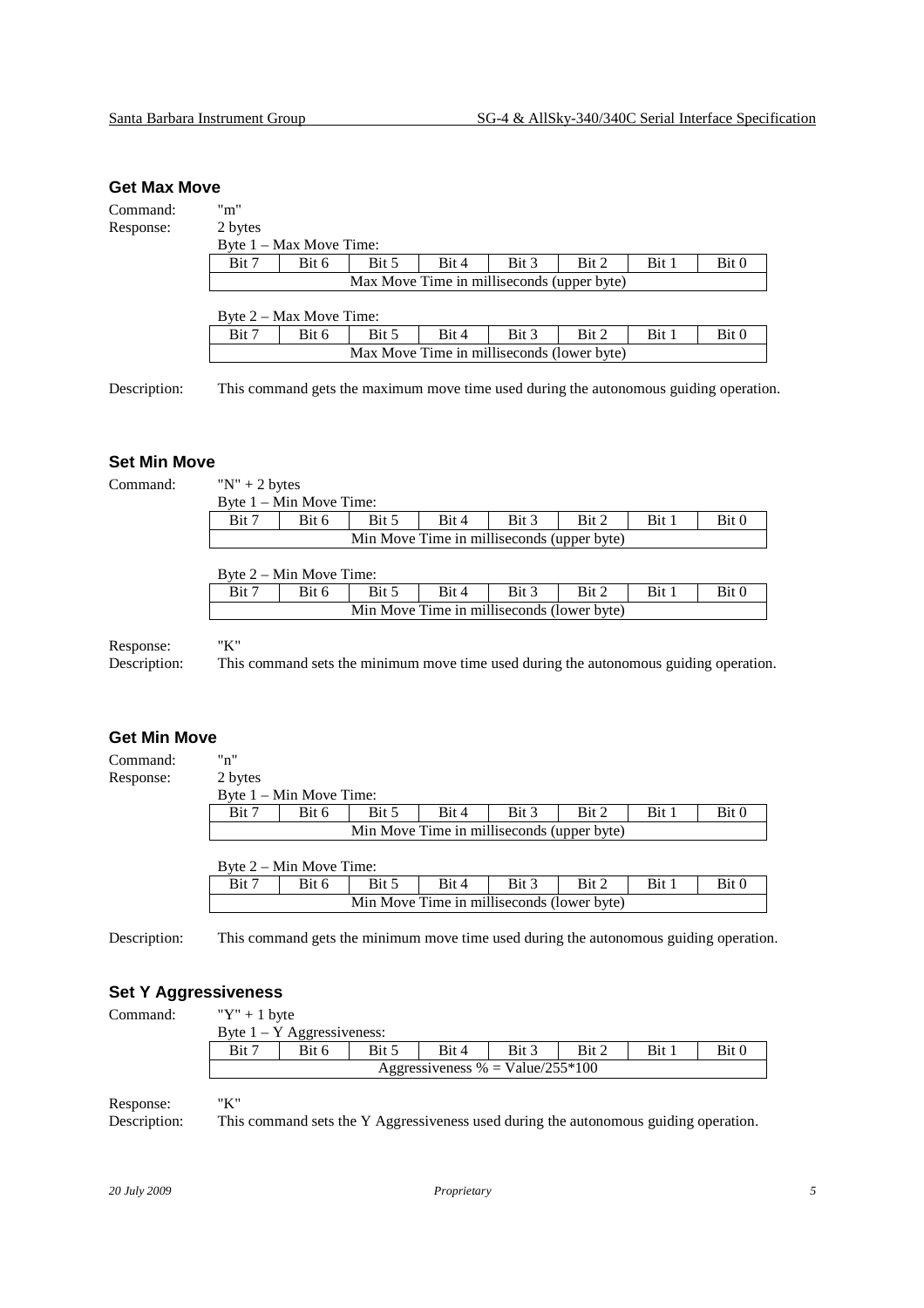### **Get Y Aggressiveness**

| Command:                    | "v"    |                                                                                      |       |                                     |       |       |       |       |  |
|-----------------------------|--------|--------------------------------------------------------------------------------------|-------|-------------------------------------|-------|-------|-------|-------|--|
| Response:                   | 1 byte |                                                                                      |       |                                     |       |       |       |       |  |
|                             |        | Byte $1 - Y$ Aggressiveness:                                                         |       |                                     |       |       |       |       |  |
|                             | Bit 7  | Bit 6                                                                                | Bit 5 | Bit 4                               | Bit 3 | Bit 2 | Bit 1 | Bit 0 |  |
|                             |        |                                                                                      |       | Aggressiveness % = Value/255 $*100$ |       |       |       |       |  |
| Description:                |        | This command gets the Y Aggressiveness used during the autonomous guiding operation. |       |                                     |       |       |       |       |  |
| <b>Set X Aggressiveness</b> |        |                                                                                      |       |                                     |       |       |       |       |  |

Command:  $"Z" + 1$  byte

| $\mathbf{u}$ + $\mathbf{v}$ y $\mathbf{v}$                           | Byte $1 - X$ Aggressiveness: |  |  |  |  |  |  |  |  |  |
|----------------------------------------------------------------------|------------------------------|--|--|--|--|--|--|--|--|--|
| Bit 7<br>Bit 3<br>Bit 1<br>Bit 2<br>Bit 0<br>Bit 5<br>Bit 4<br>Bit 6 |                              |  |  |  |  |  |  |  |  |  |
| Aggressiveness % = Value/255 $*100$                                  |                              |  |  |  |  |  |  |  |  |  |

Response: "K"

Description: This command sets the X Aggressiveness used during the autonomous guiding operation.

### **Get X Aggressiveness**

| Command:  | "7"                          |                                     |       |       |       |       |       |       |  |  |  |
|-----------|------------------------------|-------------------------------------|-------|-------|-------|-------|-------|-------|--|--|--|
| Response: | 1 byte                       |                                     |       |       |       |       |       |       |  |  |  |
|           | Byte $1 - X$ Aggressiveness: |                                     |       |       |       |       |       |       |  |  |  |
|           | Bit 7                        | Bit 6                               | Bit 5 | Bit 4 | Bit 3 | Bit 2 | Bit 1 | Bit 0 |  |  |  |
|           |                              | Aggressiveness % = Value/255 $*100$ |       |       |       |       |       |       |  |  |  |

Description: This command gets the X Aggressiveness used during the autonomous guiding operation.

#### **Get Serial Number**

| Command:     | اا ہے اا                                    |
|--------------|---------------------------------------------|
| Response:    | 9 byte string                               |
| Description: | This command gets the camera serial number. |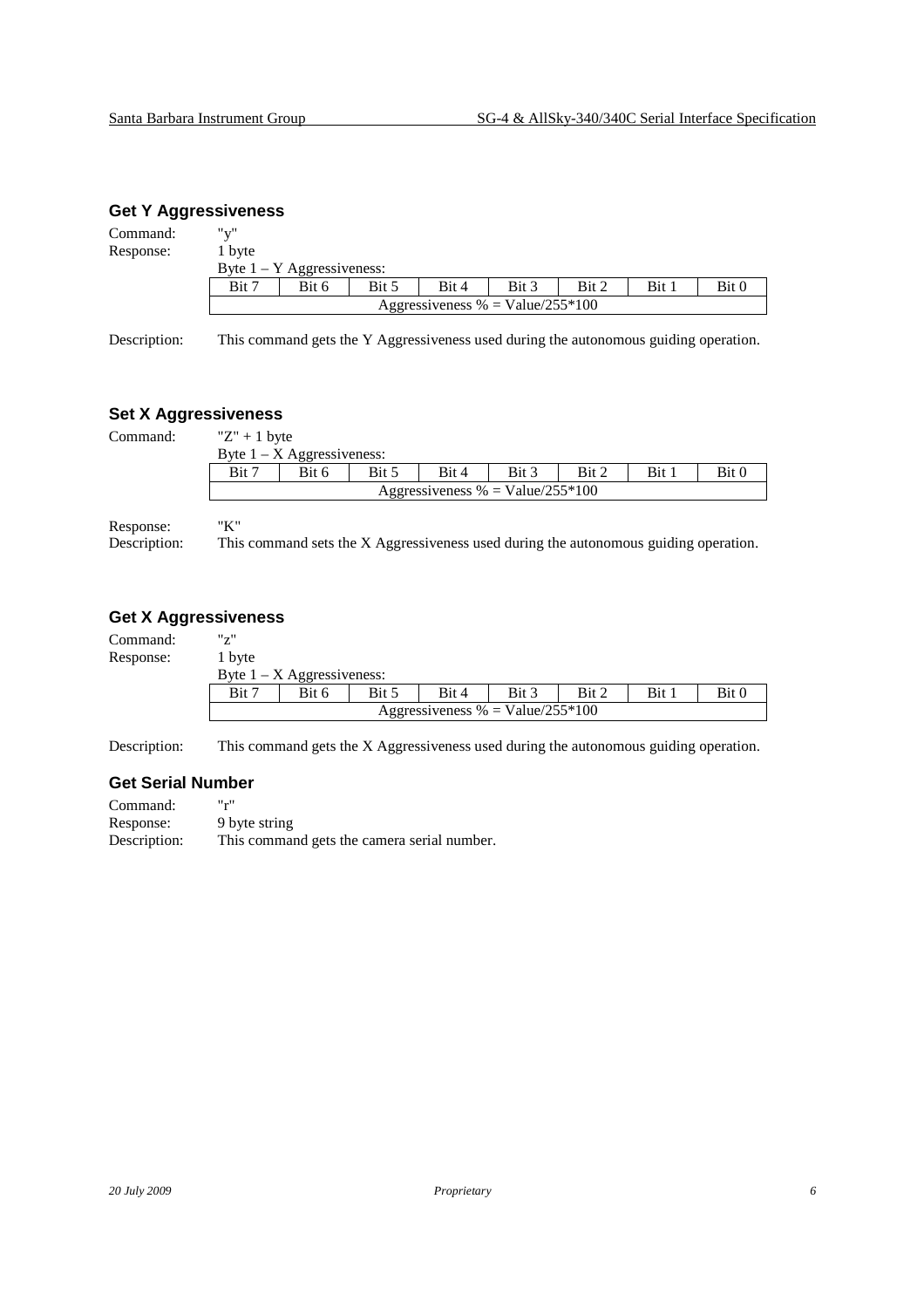# **Imaging Commands**

 $\mathsf T$ 

### **Define Sub-Frame**

| Command: |  |
|----------|--|
|          |  |

| " $S$ " + 5 bytes         |  |
|---------------------------|--|
| Byte 1 - Sub-Frame X Star |  |

|                                                          | Byte 1 - Sub-Frame X Start: |       |       |       |       |       |       |
|----------------------------------------------------------|-----------------------------|-------|-------|-------|-------|-------|-------|
| Bit 7                                                    | Bit 6                       | Bit 5 | Bit 4 | Bit 3 | Bit 2 | Bit 1 | Bit 0 |
| X coordinate for the start of the sub-frame (upper byte) |                             |       |       |       |       |       |       |

|                                                          | Byte 2 - Sub-Frame X Start: |       |       |       |       |       |       |
|----------------------------------------------------------|-----------------------------|-------|-------|-------|-------|-------|-------|
| Bit 7                                                    | Bit 6                       | Bit 5 | Bit 4 | Bit 3 | Bit 2 | Bit 1 | Bit 0 |
| X coordinate for the start of the sub-frame (lower byte) |                             |       |       |       |       |       |       |

Byte 3 - Sub-Frame Y Start:

| Bit 7                                                    | Bit 6 | Bit 5 | Bit 4 | $\cdot$ 1 Bit 3 | Bit 2 | Bit 1 | Bit 0 |
|----------------------------------------------------------|-------|-------|-------|-----------------|-------|-------|-------|
| Y coordinate for the start of the sub-frame (upper byte) |       |       |       |                 |       |       |       |

|                                                          | Byte 4 - Sub-Frame Y Start: |       |       |       |       |       |       |
|----------------------------------------------------------|-----------------------------|-------|-------|-------|-------|-------|-------|
| Bit 7                                                    | Bit 6                       | Bit 5 | Bit 4 | Bit 3 | Bit 2 | Bit 1 | Bit 0 |
| Y coordinate for the start of the sub-frame (lower byte) |                             |       |       |       |       |       |       |

Byte 5 - Sub-Frame Size:

| -     |       |       |       |                                                                     |       |       |       |  |
|-------|-------|-------|-------|---------------------------------------------------------------------|-------|-------|-------|--|
| Bit 7 | Bit 6 | Bit 5 | Bit 4 | Bit 3                                                               | Bit 2 | Bit 1 | Bit 0 |  |
|       |       |       |       | Sub-frame size in pixels for both axis (sub-frame is always square) |       |       |       |  |

Response: *none*<br>Description: This

This command defines the location and size of the sub-frame. The maximum size of the subframe is 127 pixels. This command does not cause a sub-frame to be exposed; it only defines the size of the sub-frame when selected in the *Take Image* command.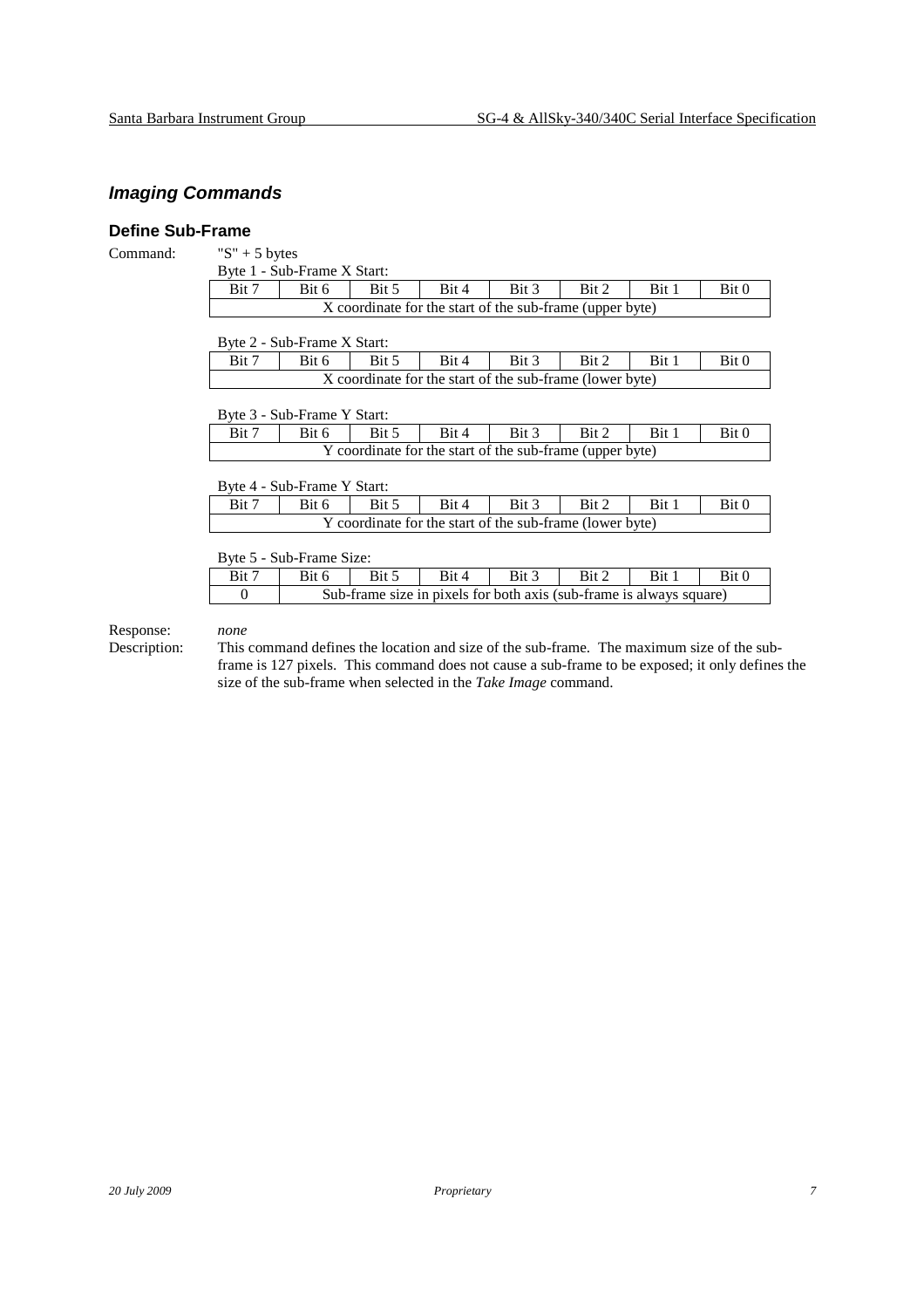#### **Take Image**

| Command:                  | $T + 5$ bytes                                                                                                                                                                                                                                                                                                                                                |                             |                    |                                                                                             |       |       |       |                                                                                           |  |  |  |  |
|---------------------------|--------------------------------------------------------------------------------------------------------------------------------------------------------------------------------------------------------------------------------------------------------------------------------------------------------------------------------------------------------------|-----------------------------|--------------------|---------------------------------------------------------------------------------------------|-------|-------|-------|-------------------------------------------------------------------------------------------|--|--|--|--|
|                           |                                                                                                                                                                                                                                                                                                                                                              | Byte 1 - Exposure Time:     |                    |                                                                                             |       |       |       |                                                                                           |  |  |  |  |
|                           | Bit 7                                                                                                                                                                                                                                                                                                                                                        | Bit 6                       | $\overline{Bit 5}$ | Bit 4                                                                                       | Bit 3 | Bit 2 | Bit 1 | Bit 0                                                                                     |  |  |  |  |
|                           |                                                                                                                                                                                                                                                                                                                                                              |                             |                    | Exposure time in 100us units (upper byte)                                                   |       |       |       |                                                                                           |  |  |  |  |
|                           |                                                                                                                                                                                                                                                                                                                                                              | Byte 2 - Exposure Time:     |                    |                                                                                             |       |       |       |                                                                                           |  |  |  |  |
|                           | Bit 7                                                                                                                                                                                                                                                                                                                                                        | Bit 6                       | Bit 5              | Bit 4                                                                                       | Bit 3 | Bit 2 | Bit 1 | Bit 0                                                                                     |  |  |  |  |
|                           |                                                                                                                                                                                                                                                                                                                                                              |                             |                    | Exposure time in 100us units (mid byte)                                                     |       |       |       |                                                                                           |  |  |  |  |
|                           |                                                                                                                                                                                                                                                                                                                                                              | Byte 3 - Exposure Time:     |                    |                                                                                             |       |       |       |                                                                                           |  |  |  |  |
|                           | Bit 7                                                                                                                                                                                                                                                                                                                                                        | Bit 6                       | Bit 5              | Bit 4                                                                                       | Bit 3 | Bit 2 | Bit 1 | Bit 0                                                                                     |  |  |  |  |
|                           |                                                                                                                                                                                                                                                                                                                                                              |                             |                    | Exposure time in 100us units (lower byte)                                                   |       |       |       |                                                                                           |  |  |  |  |
|                           |                                                                                                                                                                                                                                                                                                                                                              | Byte 4 - Binning/Sub-Frame: |                    |                                                                                             |       |       |       |                                                                                           |  |  |  |  |
|                           | Bit 7                                                                                                                                                                                                                                                                                                                                                        | Bit 6                       | Bit 5              | Bit 4                                                                                       | Bit 3 | Bit 2 | Bit 1 | Bit 0                                                                                     |  |  |  |  |
|                           |                                                                                                                                                                                                                                                                                                                                                              |                             |                    | $0xff = Sub-frame$ , $0x02 = Bin 2x2$ , $0x01 = Bin 1x1$ (cropped), $0x00 = Bin 1x1$ (full) |       |       |       |                                                                                           |  |  |  |  |
|                           | Byte 5 - Exposure Type:                                                                                                                                                                                                                                                                                                                                      |                             |                    |                                                                                             |       |       |       |                                                                                           |  |  |  |  |
|                           | Bit 7                                                                                                                                                                                                                                                                                                                                                        | Bit 6                       | Bit 5              | Bit 4                                                                                       | Bit 3 | Bit 2 | Bit 1 | Bit 0                                                                                     |  |  |  |  |
|                           |                                                                                                                                                                                                                                                                                                                                                              |                             |                    | 0x02=Light - Auto Dark, 0x01=Light Only, 0x00=Dark Only                                     |       |       |       |                                                                                           |  |  |  |  |
| Response:<br>Description: | multiple<br>This command is used to start an exposure.                                                                                                                                                                                                                                                                                                       |                             |                    |                                                                                             |       |       |       |                                                                                           |  |  |  |  |
|                           | The exposure time is split into three bytes with 100us resolution. The range of valid values for the<br>exposure time is:                                                                                                                                                                                                                                    |                             |                    |                                                                                             |       |       |       |                                                                                           |  |  |  |  |
|                           | $0 \times 000000 \rightarrow 50$ microseconds                                                                                                                                                                                                                                                                                                                |                             |                    |                                                                                             |       |       |       |                                                                                           |  |  |  |  |
|                           | $0 \times 000001 \rightarrow 100$ microseconds                                                                                                                                                                                                                                                                                                               |                             |                    |                                                                                             |       |       |       |                                                                                           |  |  |  |  |
|                           | to                                                                                                                                                                                                                                                                                                                                                           |                             |                    |                                                                                             |       |       |       |                                                                                           |  |  |  |  |
|                           | $0 \times 63$ FFFF $\rightarrow 655.3599$ seconds                                                                                                                                                                                                                                                                                                            |                             |                    |                                                                                             |       |       |       |                                                                                           |  |  |  |  |
|                           | While an exposure is in process, the camera will send commands over the serial port indicating the<br>progress of the exposure.<br>$"E"$ = Exposure in progress. This is sent approximately every 150ms.<br>$"R"$ = Readout in progress. This is sent at the beginning of the CCD readout.<br>$"D" =$ Exposure done. This is sent after readout is complete. |                             |                    |                                                                                             |       |       |       |                                                                                           |  |  |  |  |
|                           | commands.                                                                                                                                                                                                                                                                                                                                                    |                             |                    |                                                                                             |       |       |       | Once the Exposure done response is sent, the camera is now ready to respond to new serial |  |  |  |  |

*Special Note*: The Bin 1x1 (full) setting does not support Auto Dark mode. When Byte 3 is set to 0x00, Byte 4 *must* be either 0x00 (Light Only) or 0x01 (Dark Only).

### **Abort Image**

| Command:     | " ^ "                                                                                                                                                   |
|--------------|---------------------------------------------------------------------------------------------------------------------------------------------------------|
| Response:    | none                                                                                                                                                    |
| Description: | This command will abort an exposure in progress. If no exposure is in progress, the command is<br>ignored. No response is sent acknowledging the abort. |

After receipt of this command when an exposure is in progress, the camera will stop the exposure and read out the image into the frame buffer. Thus the accumulated image data is not lost.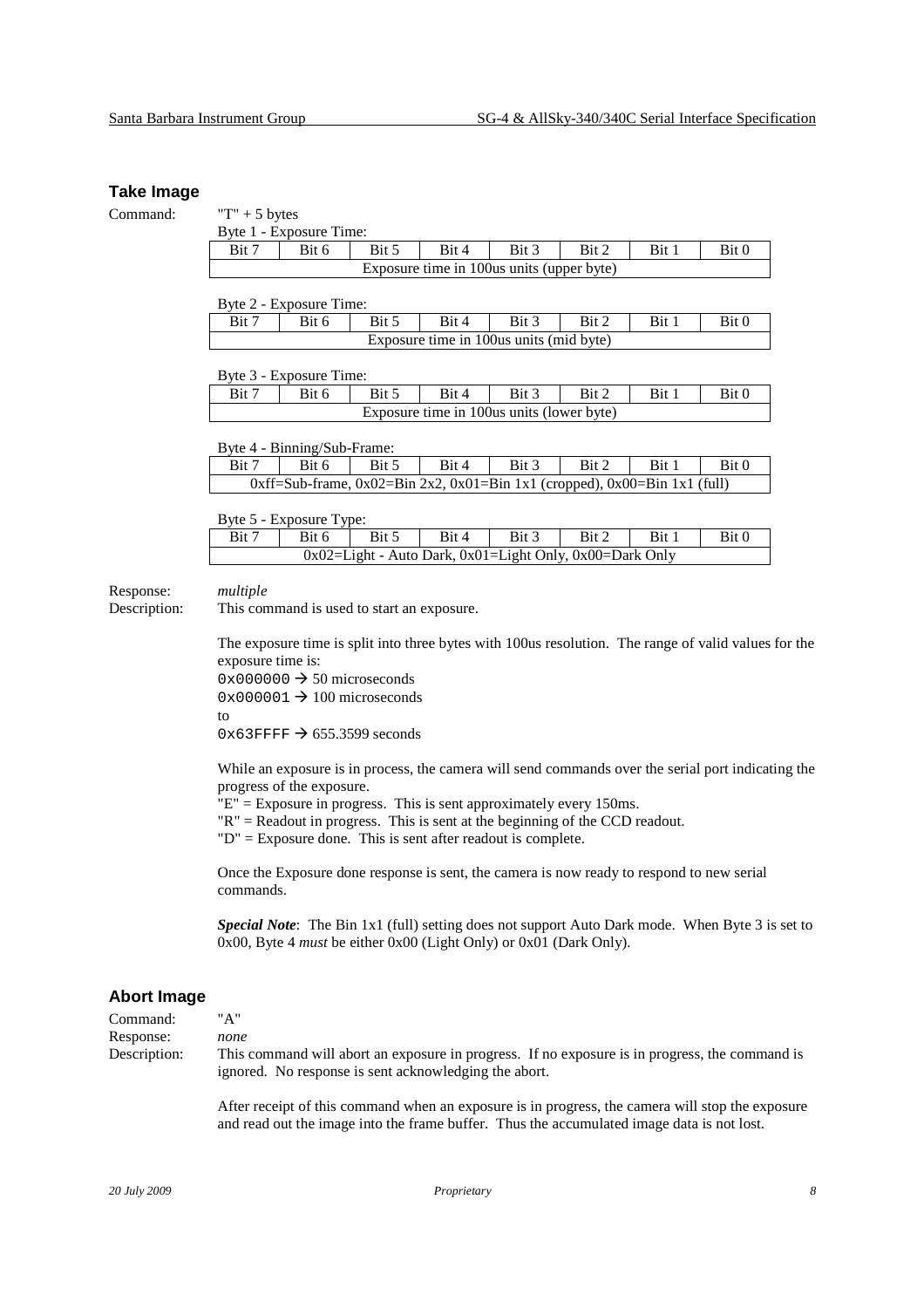#### **Transfer Image**

Command: "X" Response: *multiple*  Description: This command will begin an image transfer. The total number of bytes to be transferred depends on the bin/sub-frame parameter of the *Take Image* command. The following indicates the number of pixels that will be transferred: Bin 1x1 (full):  $640 \times 480 = 307200$  pixels Bin 1x1 (cropped):  $512 \times 480 = 245760$  pixels Bin 2x2: 320 x 240 = 76800 pixels Sub-Frame: Sub-Frame Size^2 pixels The computer should expect the above number of pixels to be transferred. Pixels are two-bytes long and are transmitted over the serial port least significant byte first. The camera transmits 4096 pixels at a time in bin 1x1, 1024 pixels at a time in bin 2x2 mode or one line (sub-frame size pixels) in sub-frame mode. Multiply these values by 2 to determine the number of bytes. After this transfer the camera sends a check-sum byte. The check-sum byte is computed by XORing all the previous bytes (8192, 2048, or sub-frame size \* 2) together. After receipt of the check-sum byte, the computer should compare a locally computed check-sum byte with that sent by the camera. After this comparison, a new byte must be sent back to the camera depending on the result.  $"K" = Check-sum okay, continue transfer.$  "R" = Check-sum not okay, resend previous pixels (4096, 1024, or sub-frame size) "S" = Stop transfer When the "R" command is received the same block of data will be resent along with the checksum byte. After receipt of the "K" command, the camera will continue transferring the next block of pixels and the new check-sum byte. If the computer sends the "S" command, the camera will send no other image data and will immediately begin waiting for a new command. This process (pixels, check-sum, wait for confirmation) will continue until the entire image is transferred. No indication of the end of the transfer exists - the computer must keep track of the number of bytes successfully transmitted and stop when the proper count is reached. The camera does support an interleaved download and exposure. If a download is in progress when an exposure finishes, the camera will transfer the accumulated charge to the readout pixels and then leave them there until the download finishes. The readout pixels have larger dark current than the light-sensitive pixels, so exposures should only be interleaved when the download time is

known to be shorter than the exposure.